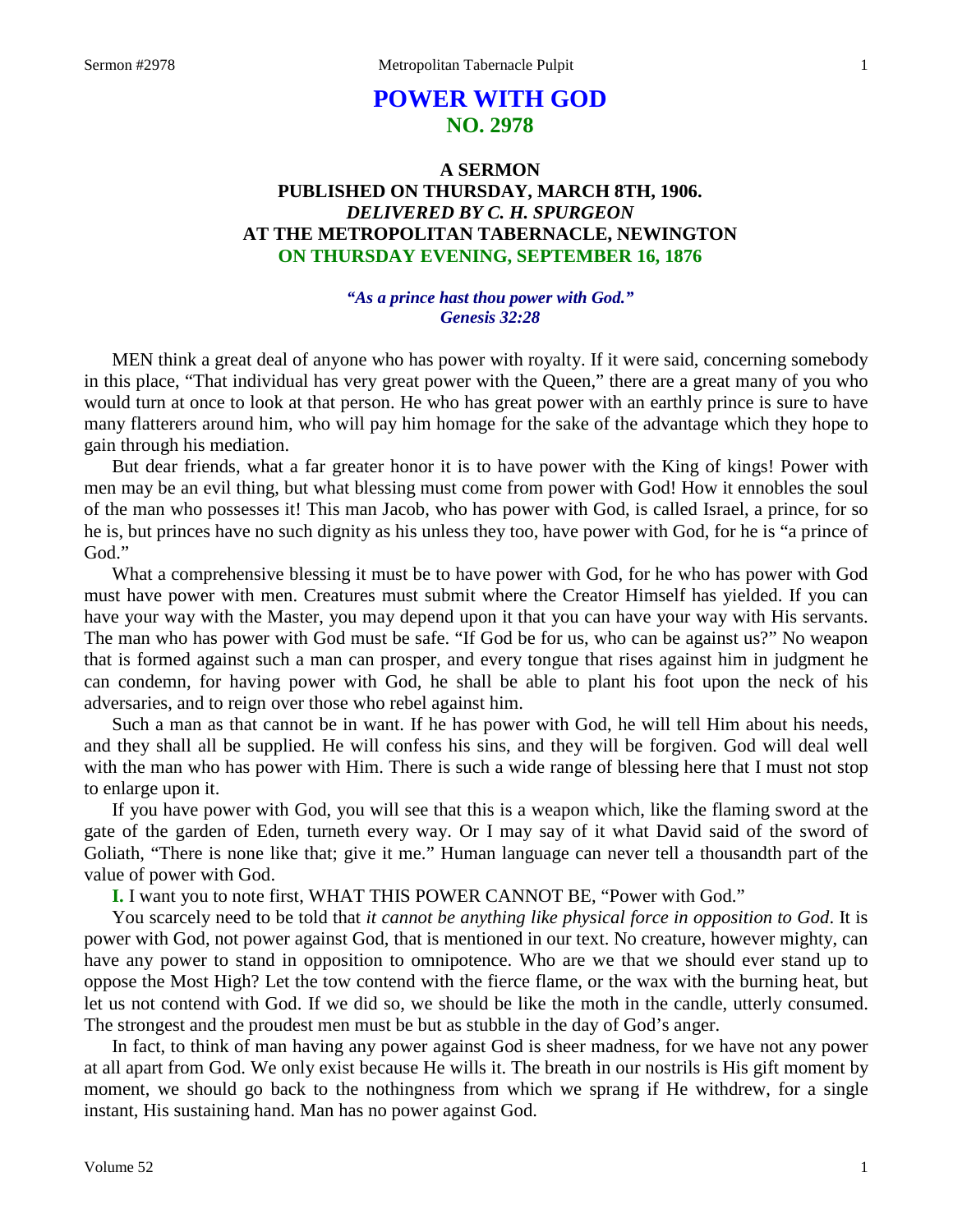O you foolish sinners who are resisting Him, give up the unequal battle! I charge you, before God, to count the cost of a contest with your Maker before you begin it. As well might a potsherd strive with him who molds it as for you, a creature, to strive with your Creator. He will break you in pieces, like a potter's vessels, in the day of His anger. Therefore, be wise, and end the fight, and be at peace with Him.

Neither can this "power with God" mean *mental power*. There are persons who seem to exalt their intellect even above God Himself. It is a fine thing to be gifted with powers of argument, and to have a keen reasoning faculty, but at the same time, to some people these are very dangerous possessions. I know certain individuals who say that they will never believe what they cannot understand. If they adhere to that determination, they will never believe in their own existence, for they certainly cannot understand that.

They seek to overthrow the Word of God and the doctrines of the Gospel with their subtle wit and profound thought, but it is sheer madness for human folly to contend with divine wisdom. It is insanity carried to the very highest point for even the wisest of men to think that their intellects are a match for the omniscience of God, for "the foolishness of God is wiser than men." Even the simplicity of the Gospel—and it is very simple—and "the foolishness of preaching"—which, in some people's esteem, is utter foolishness, shall win the victory, while those who imagine that they are wise shall be proved to be fools.

Brothers and sisters, let us never attempt to argue any case in opposition to God's will, for we cannot have any power with Him in that way. Let us always surrender our judgment to the teaching of His Word, and conform our will to His will. If we ever think that a certain course is best, but it is evident, by the working of God's providence, that He does not think so, let us not for a single moment hold a debate with Him, but let us say, as David did, "I was dumb, I opened not my mouth; because thou didst it."

If God does anything, that is enough for us. If God says anything, that is enough for us. Instead of arguing and reasoning, "It is written," or "God has said it," is sufficient to settle any question that concerns a Christian.

It is almost needful, in these days of superstition, to say that *neither can any man have any magical power with God,* for albeit that people nowadays would be ashamed to confess that they believed in magical arts, yet something very akin to it seems still to exist among mankind. They suppose that there is some efficacy in the mere repetition of certain words. I am sure they must think so, for they do not put their hearts into the words, but they are quite content if they have galloped through a collect, or some set form of prayer.

Another supposition is that the prayer is all the better for being offered by a certain individual who is ordained to that particular work, so those who are sick send for an official to come and "pray to them"— I have often heard that expression, as though it was thought that this person, by reading a prayer out of a book, could, by a sort of magic, do the sick one good. O sirs, mere words strung together, whether they be in Hebrew, or Greek, or Latin, or English, are of no avail before God!

It is the utterance of the heart that He hears, and you must never imagine that there is any excellence in a certain arrangement of letters and sounds, or that certain men, by the use of these words, can bring down blessings from above. Oh, no, Jacob had no *abracadabra,* no talisman, no magic, no charm, no enchantment, and God forbid that you and I should ever be such heathens as to believe that there is any power with God in any such things! God is not prevailed upon to grant His blessings by any such fooleries as these, He utterly abhors them.

And again, when we speak of having power with God, *we must not suppose that any man can have any meritorious power with God*. It has been thought by some people, that a man can attain to a certain degree of merit, and that he will receive heaven's blessings—if he offers a certain number of prayers, if he does this, or feels that, or suffers the other, then he will stand in high favor with God.

Many are living under this delusion, and in their way, are trying to get power with God by what they are, or do, or suffer. They think they would get power with God if they were to feel sin more, or if they were to weep more, or if they were to repent more. It is always something that they are to do, or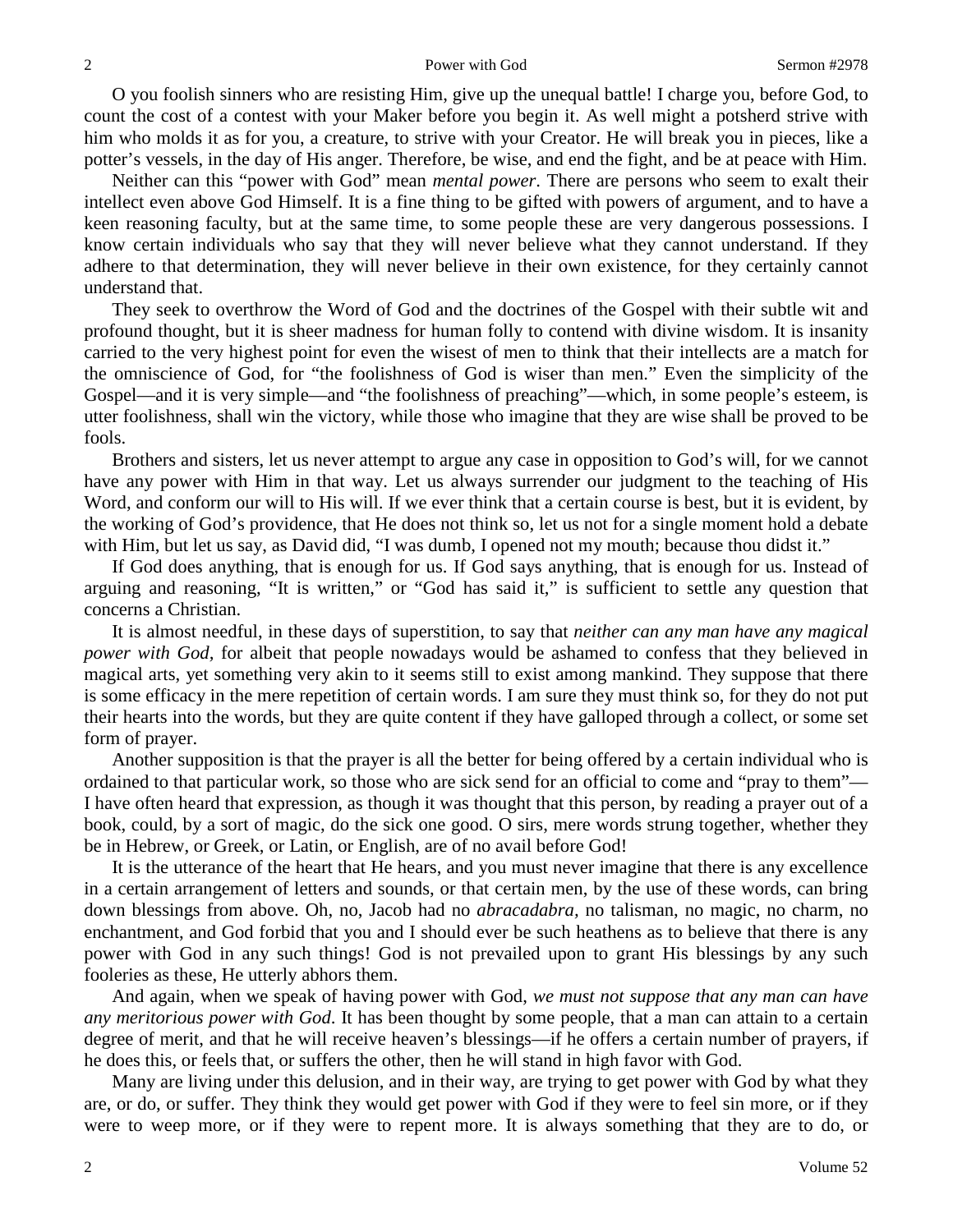#### Sermon #2978 **Power with God** 3

something they are to produce in themselves, which they are to bring before God so that, when He sees it, He will say, "Now I will have mercy upon you, and grant you the blessing you crave."

O dear friends, all this is contrary to the spirit of the Gospel of Jesus Christ. There is far more power with God in the humble acknowledgment of sinfulness than in a boastful claim of cleanliness—much more power in pleading that grace will forgive than in asking that justice should reward, because when we plead our emptiness and sin, we plead the truth, but when we talk about our goodness and meritorious doings, we plead a lie, and lies can never have any power in the presence of the God of truth.

O brethren and sisters, let us forever shake off from us, as we would shake a viper from our hand, all ideas that by any goodness of ours, which even the Spirit of God might work in us, we should be able to deserve anything at God's hands, and to claim as a right anything from the justice of our Maker!

**II.** Now secondly, let us inquire WHENCE THIS POWER PROCEEDS.

If anyone asks, "How can a man have power with God?" the answer is, "Not because the power is in him, but he can have power with God by reason of something that is in God."

First, *God's people get power with Him from the very character of God's nature*. You will soon see what I mean. Have you ever visited a family in the depths of poverty, and found them with a few rags to sleep upon, with nothing whatever in the cupboard, with a child dying for want of food, mother and father with pinched countenances, who tell you that, for the last forty eight hours they have had nothing whatever to eat? And have you not felt that they have had power over you, so that you could not help relieving them?

I am certain that it has been so, if you have a tender heart, and are of a gracious, generous spirit. The power that they have over you does not arise from their riches, but quite the reverse, from their poverty. Their power over you does not lie in their being respectable and well-to-do—quite the opposite, their power over you lies in their being in abject distress. Their misery has power to excite your pity. Because you see them in such a sad state, you, being a man of compassionate spirit, are straightway moved to try to relieve them.

There is many a spectacle of suffering and sorrow in this world, that even a strong man cannot bear to look at, especially if he is unable to relieve those who are in distress. Now, if we, being evil, are so stirred by the sight of human misery, how much more is our Heavenly Father, who is all goodness, and tenderness, and gentleness, and love, moved to pity by the miseries of His children? Whenever you and I come to Him, it is wise for us to plead before Him our weakness, that He may pity it, and make us strong—our poverty, that He may pity it, and enrich us—our dire necessity, that He may pity it, and supply all our need—our low estate, our sinking heart, our trembling spirit, our utter nothingness. In that way we shall have power with Him.

If you have been accustomed to visit the poor, you know how those who have got to be "old stagers" at receiving charity, never put their best leg foremost when they want to impress you with a due sense of their need. If they had a little of anything in the house, they would take care that you did not see it. If there has been any improvement in their circumstances since you last called upon them, you will have to fish a long while before you will find it out, but they are very apt at bringing forward the black side of their case because their power lies there with those who have generous hearts.

And so, brethren, our power with God, when we come to Him as sinners, lies not in what we are, but in what God is. He is love, He is pity, He is tenderness, He is gentleness. He wills not the death of a sinner, but delights to display His saving mercy, to manifest the abundance of His grace. The foundation of our power with God must always lie in the love and tenderness of God. He is susceptible of pity, yea, He is tenderness itself. He is a God of compassion, and therefore it is that the poor, feeble sons of Adam have power with Him.

But we get a further view of the source whence this power with God proceeds when we reach the next point, namely, *God's promise*. God has, in His Word, been pleased to say that He will do this and that, and give this and that. He was quite free, once, to do whatever He pleased, but now that God has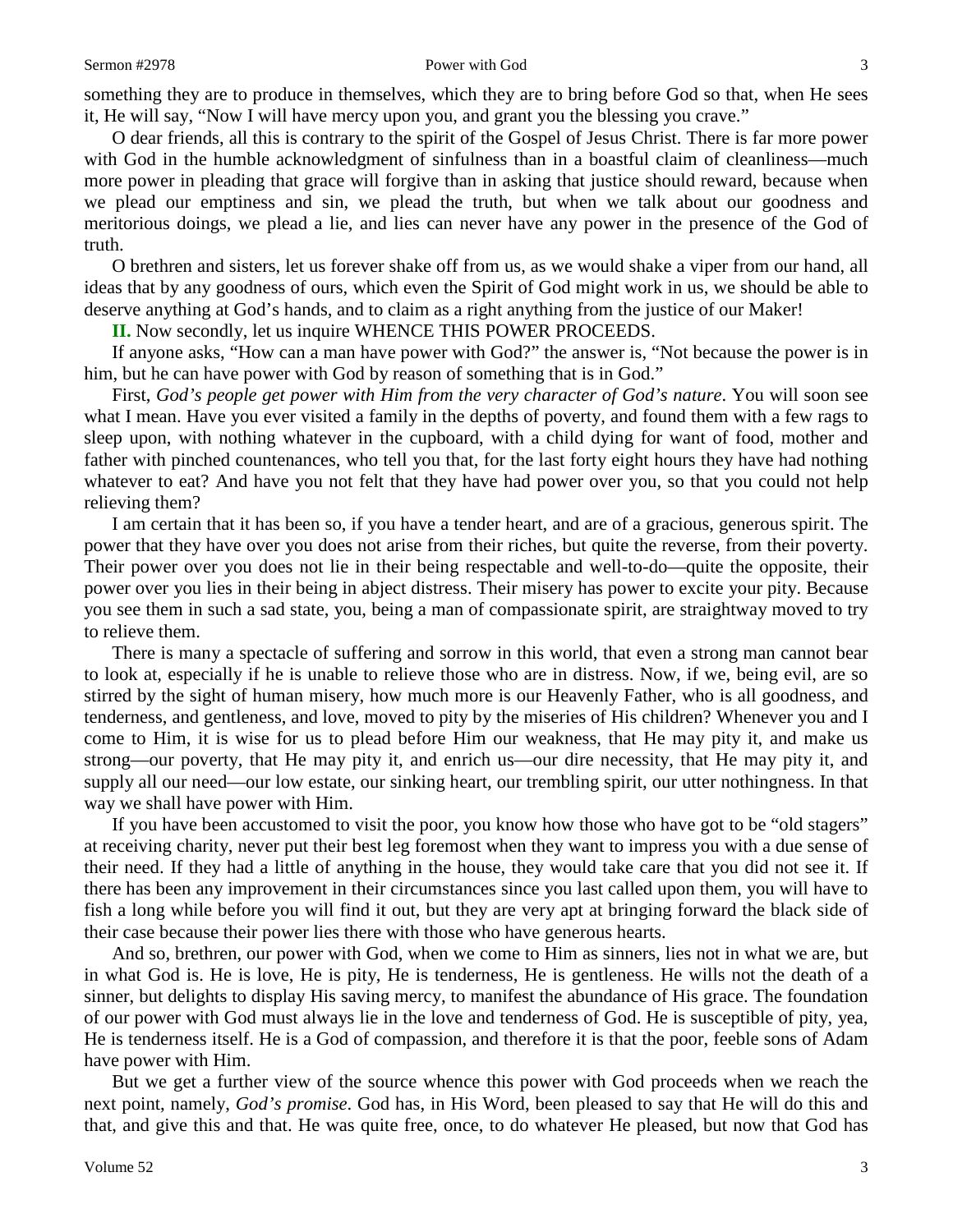given us His promise, He is not free to break it, and it would be inconsistent with His glorious attributes that He should do so. Neither will He ever be false to a single syllable that has gone forth out of His mouth. When God gave His promise, He did, as it were, put Himself in the power of those who know how to plead the promise. Every promise is so much strength given to the man who has faith in the promise, for he may with it overcome even the omnipotent God Himself.

Why, brethren, if your character is what it should be, and a person comes to you and says, "You promised to give me such and such a thing," has not the person who can say that, power over you to the full extent of your promise? If you are a true man, he has beaten you at once. If you say to him, "But when did I give you that promise? You may have misunderstood what I said," and he puts his hand in his pocket and brings out your promise in black and white, with your name signed to it, there is no getting away from that, is there?

Now, that is just the way in which God gives us power with Him, for He has given us His promise in black and white, here it is in the Book which we know to be His Book, His own infallible word. It is a blessed thing to be able to come before God on your knees, and to put your finger on a promise in the Bible, and to say, "Lord, this is what Thou hast promised that Thou wilt do; I beseech Thee to do it, because Thou art the God of truth. I know that Thou canst not lie, so I remind Thee of Thy promise, and plead with Thee to do as Thou hast said." Do you not see what power you have with God when He has given you faith thus to lay hold upon Him, bringing His own gracious promise in your hand? There is a conquering power in faith, because faith pleads the promise of God.

Thus, you see, there are two sources of power—God's nature and God's promise.

But the true child of God knows of other sources of power with God, so next, *he pleads the relationships of grace*. God, in His infinite mercy, has been pleased to choose certain people to be His children. "Ye shall be my sons and daughters, saith the Lord Almighty." There was no reason, in themselves, why they should be His sons and daughters, but His sovereign grace adopted them, and His Spirit regenerated them. But the moment that God made any one of us His child, He did again—I speak with all reverence—give us power with Him and put Himself into our hands. Who among us does not know the power of a child over his father?

There are some children who have too much power. There is a Greek story of the little boy who ruled all Athens because he ruled his mother, and his mother ruled his father, and his father ruled the senate, and the senate ruled Athens, and so, in that way, the little boy practically ruled the whole city, and I am afraid that there are some children who have a good deal too much power in that way.

But our Heavenly Father, though He is too wise to indulge us in that way, is so good that He will not deny us any privilege that by right, belongs to the position of a child. When your child appeals to you because there is something that he really needs, but which you have withheld from him, and he says at last, "But my dear father, will you not grant me this?" or if you have chastened him and he says, "Father, stay your hand, am I not your child?" you cannot resist his appeal. He has power with you, you know that he has. And what a wonderful power we have when we can truly say, "Abba! Father!" We shall have power with God in our times of greatest weakness if we can cry, "Abba! Father!"

I can never forget a certain illness when I had been racked with pain, and brought very low with heaviness of spirit through the nature of the complaint from which I was suffering, and I felt driven almost to despair one night, until I laid hold of God, in an agony of prayer, and pleaded with Him something like this, "If my child were in such anguish as I am in, I would listen to him, and relieve him if I could. You are my Father, and I am Your child, then will You not treat me like a child?" Almost at the very moment when I presented that plea before God, my pain ceased and I fell into a sweet slumber, from which I woke up with, "Abba! Father!" on my lip and in my heart. I believe that this is an invincible plea, because when God calls Himself our Father, He means it.

There are some fathers in this world, who do not act at all as fathers should—shame upon them, but that will never be said of our Heavenly Father. He is a true Father and He has bowels of compassion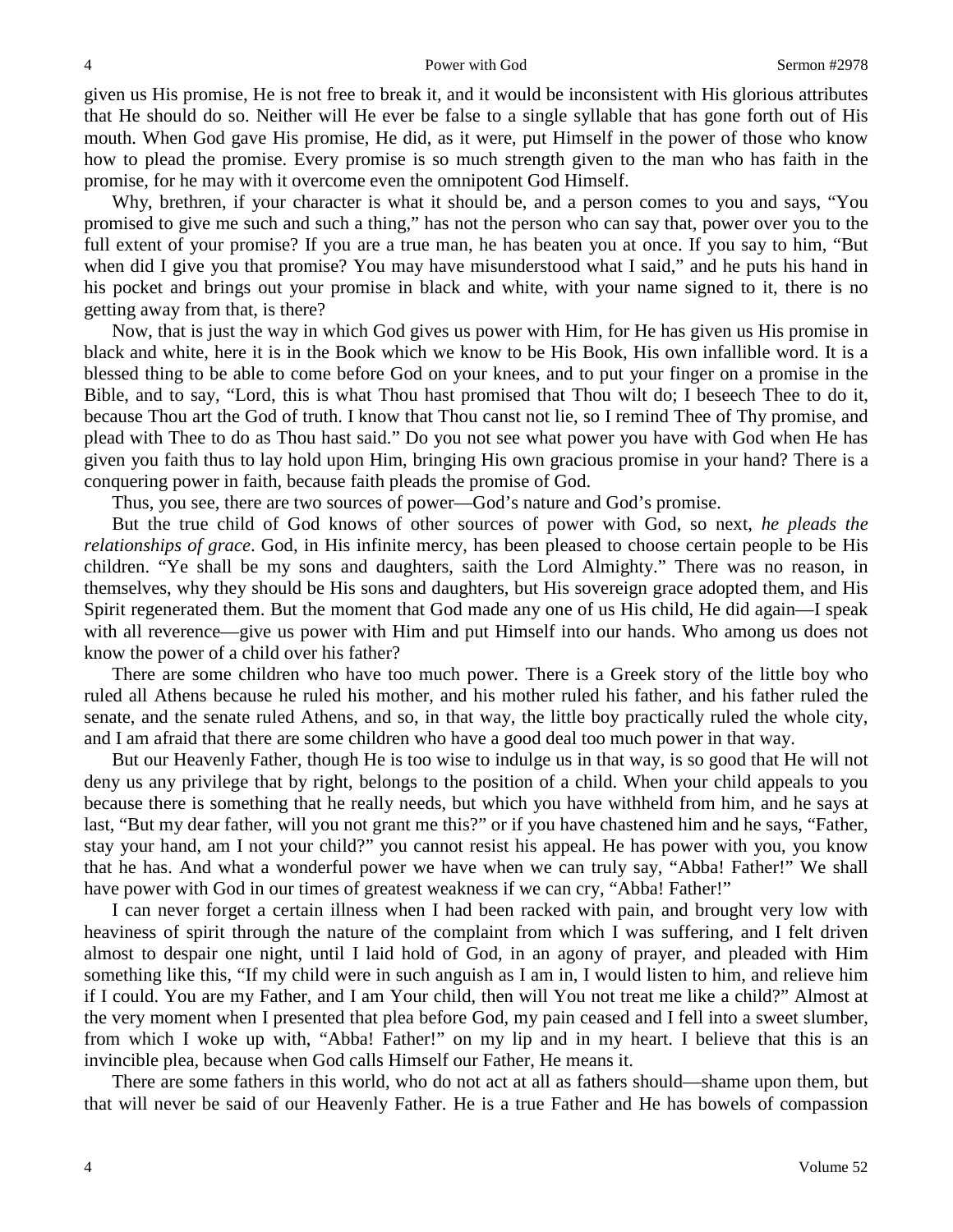### Sermon #2978 **Sermon #2978 Power with God** 5

towards His children, and He does not willingly afflict or grieve the children of men, and when we know how to appeal to His Fatherhood, we shall prevail with Him.

Once more, dear friends, *the power that we have with God also springs from His past actions*. Look at what He has done for His own people. First, He chose them. Well then, as He chose them, He cannot cast them away, because He is an immutable God, as He has made His choice, He stands to it. Paul asks, "Hath God cast away his people?" And he answers his own question, "God hath not cast away His people which he foreknew." That is what He has never done.

Then, in addition to choosing us, He has also redeemed us, and after He has redeemed us from destruction by the blood of His Son, can He suffer us to be lost? Can He pay for us such a price as that and yet neglect to keep us to the end? That cannot be. When He gave His Son as a ransom for us, He did indeed put Himself into our hands, for "He that spared not his own Son, but delivered him up for us all, how shall he not with him also freely give us all things?"

Do but know that God gave His Son for you, dear friend—know that Jesus Christ is yours, and the logic of your prayer is clear enough, and forcible enough, when you say, "What can You deny me, O my Father? You have given me Your Son, so, by His blood and wounds, by His life and death, and resurrection glory, give my spirit the grace it needs, since You have given me Jesus Christ."

Do you not see, dear brethren and sisters in Christ, that every mercy which God has bestowed upon you gives you power over Him? "Therefore, sing with John Newton—

> *"His love in time past forbids me to think He'll leave me at last in trouble to sink; Each sweet Ebenezer I have in review, Confirms His good pleasure to help me quite through."*

If He has done so much for us, will He not do still more? Does not every blessing which is bestowed by God, come to us with this message in its mouth, "There is more to follow," and may we not be quite sure that He, who has blessed us now for forty years, for fifty, sixty, seventy—and I see some who have numbered eighty years, and you have had God's blessing all the while—then, has He not, by all these years of favor and mercy, pledged and bound Himself to bless you even to the end? Assuredly it is so!

**III.** Now, in the third place, notice HOW THIS POWER WITH GOD CAN BE EXERCISED BY CHRISTIANS.

What shape does power with God take? Of course it takes the shape of prayer. Christians put forth the power they have with God when they draw near to Him to ask for blessings upon themselves and upon others, but it is not every man who prays who has power with God, or who knows how to use the power which really exists. Who are the people who really have power with God! I will tell you.

First, *this power is exercised by those who are deeply sensible of their own weakness*. No man has power with God who thinks he is strong, except in the sense in which Paul wrote, "When I am weak, then am I strong." I have an idea, and I think that Scripture supports it, that Jacob wrestled very hard with the angel, but that he never won the victory till the angel touched the hollow of his thigh, and caused the sinew to shrink.

Then, when Jacob could not any longer stand, as he fell, he clutched the angel with all his might as though he would pull Him down also if he must himself go down, and the weight of Jacob was all the greater because he could not stand. His very weakness was an element of his strength, and that moment of weakness was the moment of his victory.

Now, if you go to God feeling that you are partly full, He will not fill you, but will wait till you are quite empty before He will pour His blessing into you. He will not mix oil with water, and until He has emptied all the water out of the vessel, He will not begin to pour in His oil or His wine. When you feel that you have a little strength for prayer, I think it is very likely that you will not have power with God, but when it comes to this, that you cry out, "O God, I can do nothing, all my power is turned to utter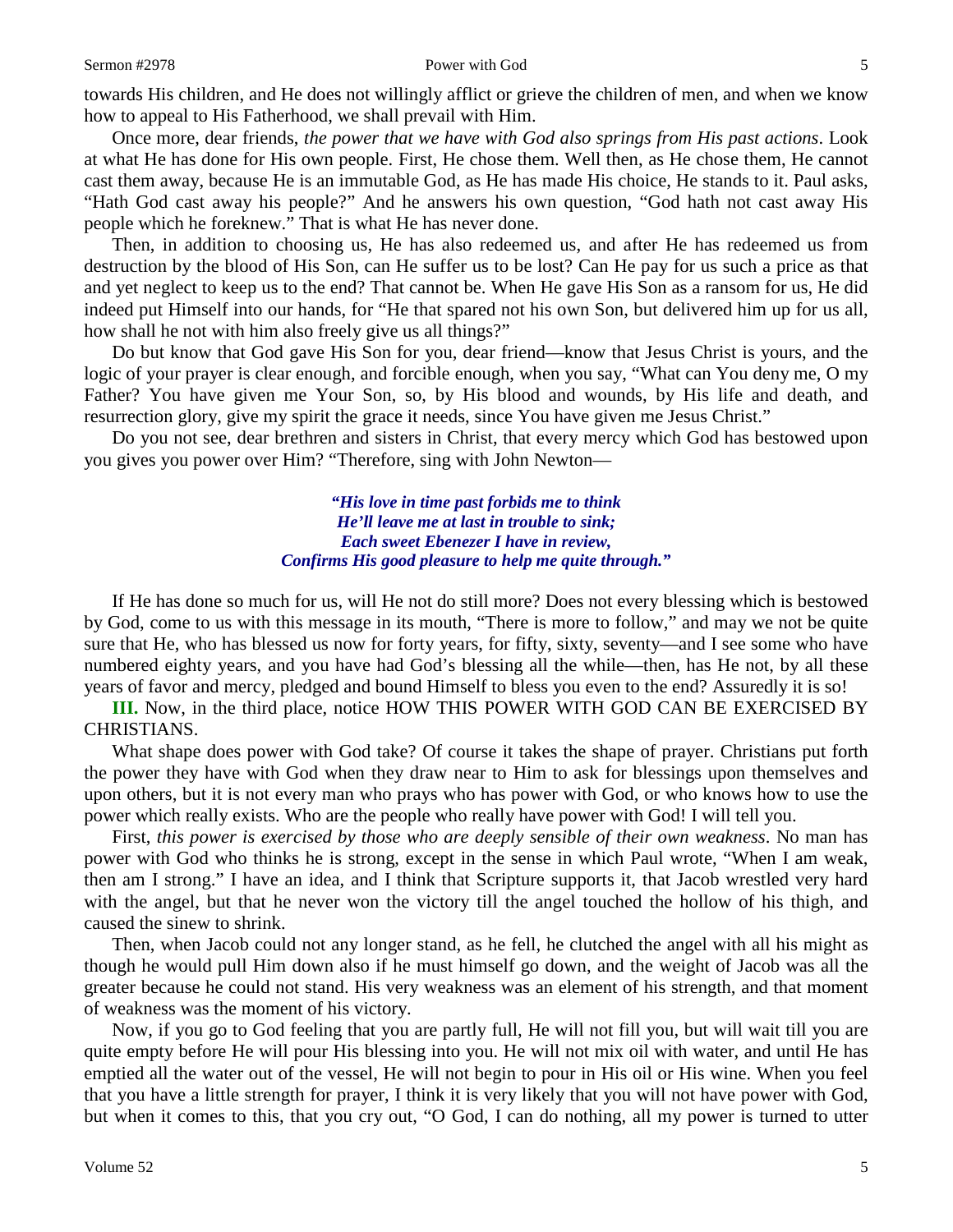weakness, I am driven to the lowest extremity," then, in the very desperation of your weakness, you will clutch the promise-making God, and as it were, drag down the angel and win the blessing, as Jacob did. It is your weakness that will do it, not your strength.

Have you ever tried to go to God as a fully-sanctified man? I did so once, I had heard some of the "perfect" brethren, who are travelling to heaven by the "high level" railway, and I thought I would try their plan of praying.

I went before the Lord as a consecrated and sanctified man. I knocked at the gate, I had been accustomed to gain admittance the first time I knocked, but this time I did not. I knocked again, and kept on knocking, though I did not feel quite easy in my conscience about what I was doing. At last I clamored loudly to be let in, and when they asked me who I was, I replied that I was a perfectlyconsecrated and fully sanctified man, but they said that they did not know me!

The fact was, they had never seen me in that character before. At last, when I felt that I must get in, and must have a blessing, I knocked again, and when the keeper of the gate asked, "Who is there?" I answered, "I am Charles Spurgeon, a poor sinner, who has no sanctification or perfection of his own to talk about, but who is trusting alone to Jesus Christ, the sinners' Savior." The gatekeeper said, "Oh, it is *you,* is it? Come in, we know you well enough, we have known you these many years," and then I went in directly.

I believe that is the best way of praying, and the way to win the day. It is when you have got on your fine feathers and top-knots that the Lord will not know you, when you have taken them all off and gone to Him as you went at the first, then you can say to Him—

> *"Once a sinner near despair Sought Thy mercy seat by prayer; Mercy heard, and set him free, Lord, that mercy came to me;"—*

"and I am that poor publican, who dared not lift so much as his eyes towards heaven, but smote upon his breast and cried, 'God be merciful to me, a sinner,' and he went home to his house justified rather than the brother over there, who talked so proudly about the higher life, but who went home without a blessing." Yes, my brother, you are strong when you are weak, and you are perfect when you know that you are imperfect, and you are nearest to heaven when you think you are farthest off. The less you esteem yourself, the higher is God's esteem of you.

Again, *in order to have power with God, we must have simple faith*. Nobody who doubts can prevail with God. The promise is not to the waverer, for James says, "Let not that man think that he shall receive anything of the Lord," The man who gets the blessing is the one who fully believes in God's promise, and who so believes in it that he acts upon it.

I shall never forget the faith of a certain member of this church, who is still living. About eighteen or nineteen years ago, I was very ill indeed. Most people thought that I should die, but one morning very early, this good brother came down to my house and asked to see my wife. It was just about daybreak and when she saw him, he said to her, "I have been all this night wrestling with God for your husband's life. We cannot afford to lose our Pastor, and I feel sure that he is going to live, so I thought I would just walk here and tell you so," "Thank you, thank you," said my wife, "I am very grateful for your prayers and for your faith."

It is not everybody who can pray to God like that, and we fail to obtain the blessings that we seek because we do not pray like that. But dear brothers and sisters, if we were to believe God just as we believe our friends—if we were to give God as much trust as we give to our husbands and our wives how strong in faith we would be! He deserves a thousand times more confidence than we can ever repose in the very best of our relatives or friends, and if we have faith in His promises, we shall certainly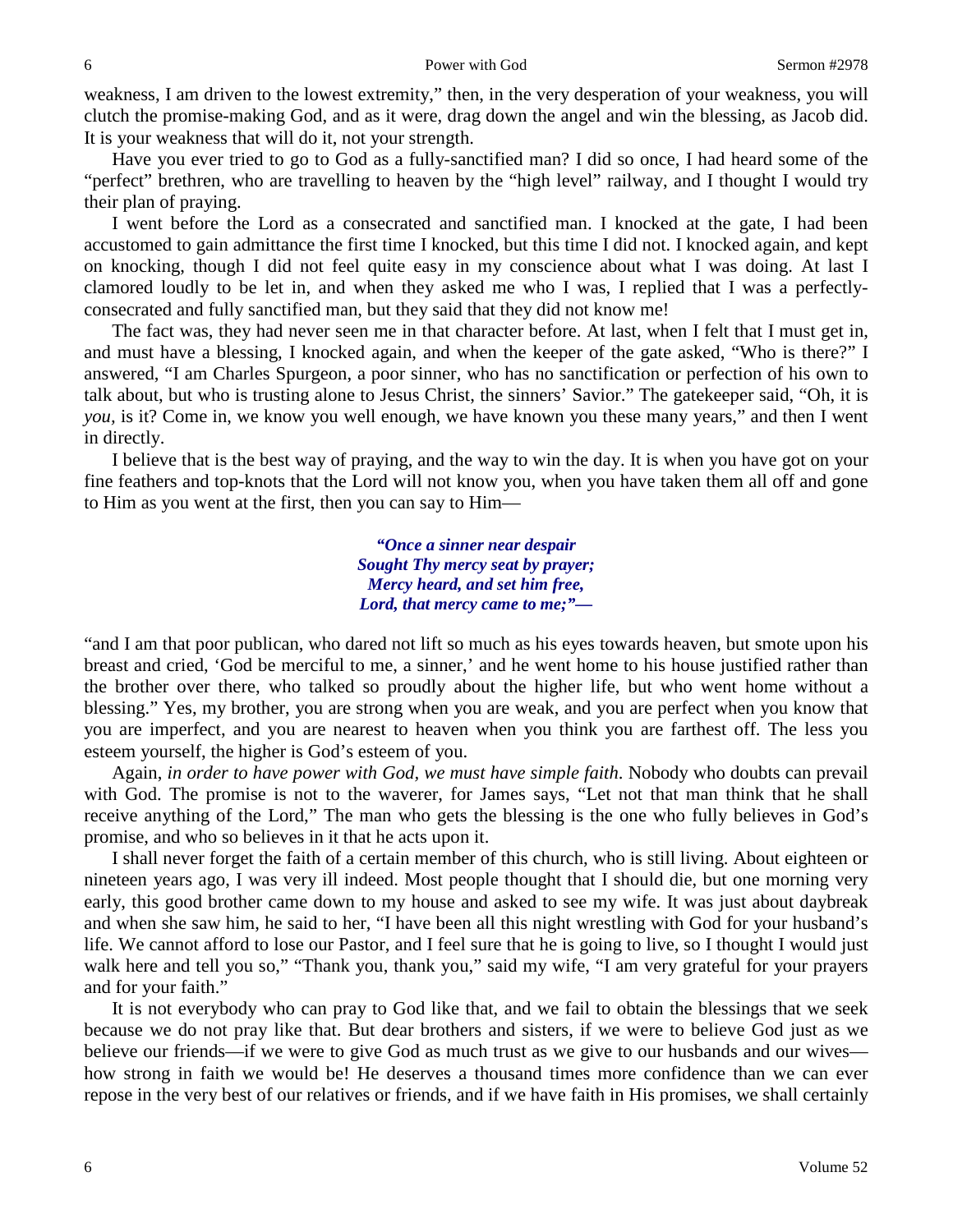#### Sermon #2978 **Power with God** 7

overcome Him. If you trust Him, He cannot fail you. It is possible for even a good man to fail one who trusts him, but it is quite impossible for God to fail the soul that has relied upon Him.

I am sure that if we ministers only believe God more and preach more in faith, He will honor us more. I fancy that if God were to give us Pentecostal blessings, it would be seen that many of us are by no means ready to receive them. Suppose there were five thousand persons converted in one day here, most of the churches round about would say, "There is a shocking state of excitement over at the Tabernacle, it is really dreadful!" The very "sound" brethren would feel that we had gone off into Arminianism, or some other error, and I expect that some of you would say, very dolefully, "Oh, dear! Dear! Dear! Dear! We do hope they will all stand."

The first thought that would be excited in many Christian minds would be one of suspicion. I am sure that if we reported that anywhere in England, three thousand were brought to know the Lord in one day, there is not one Christian in ten who would believe that such a thing was possible, and there is not one in a hundred who would think that it was true, and we ministers would be very much of the same mind.

I was preaching in Bedford, and I prayed that God would bless the sermon, and give me at least some few souls that afternoon. When I had done, there was an old Wesleyan brother there who gave me a good scolding, which I richly deserved. He said to me, "I did not say 'Amen' when you were asking for a few souls to be converted, for I thought you were limiting the Holy One of Israel. Why did you not pray with all your heart for all of them to be saved? I did," he added, "and that was why I did not say 'Amen' to your narrow prayer."

It is often the case that we preachers do not honor God by believing that He will give great blessings and therefore, He does not honor us by giving those great blessings. But if we maintained a closer adherence to the truth, and had a firmer confidence that God's Word shall never return unto Him void, He would do far greater things by us than He ever yet has done.

To this sense of our own weakness, and our full belief in God, we must add *earnest attention to His Word*. Brother, you cannot expect God to listen to you if you will not listen to Him, and when you ask of God, you must not imagine that He will give to you what you ask of Him if you do not give to Him what he asks of you.

If a man loves to sin, his prayers cannot speed with the God of Holiness. When God says to a man, "Such and such a thing is to be done," and the man says, "I will not do it," the next time he goes to God in prayer, it is very likely that the Lord will say to him, "As you did not do as I wished, I shall not do as you wish."

The toleration of any known sin deprives us of power with God, and the neglect of any known duty prevents a man from succeeding when he is on his knees. If you would prevail with God, you must have "a conscience void of offense." You must go before the Lord confessing your sin and saying, "O Lord, help me to do Your will in all things! I am perfectly willing to do so, and I wish to be Your loyal, obedient servant in all things." If you do that, you will find that whatsoever you ask in prayer, believing, you shall receive.

In addition to all that I have said, *the man who is to prevail with God must be a man who is terribly in earnest*. What an earnest man Jacob was in that night of wrestling! What a grand utterance that was, "I will not let thee go, except thou bless me"! Cold prayers do, as it were, ask God not to listen to them. When you pray for anything, if you do not present your petition with earnestness and fervor, you cannot expect the Lord to hear you.

Some people, when they pray, are like the little boys in the street, who give run-away knocks at the door, and off they go, but the man who prays aright gets a hold of the knocker of the door of mercy, and he knocks, and knocks, and if there is no answer, he knocks again and again, and if there is not then an answer, he knocks again, and again, and again, and again, and again, and the longer he is kept waiting, the more loudly he knocks till, at last, you would think that he was going to carry the house by storm,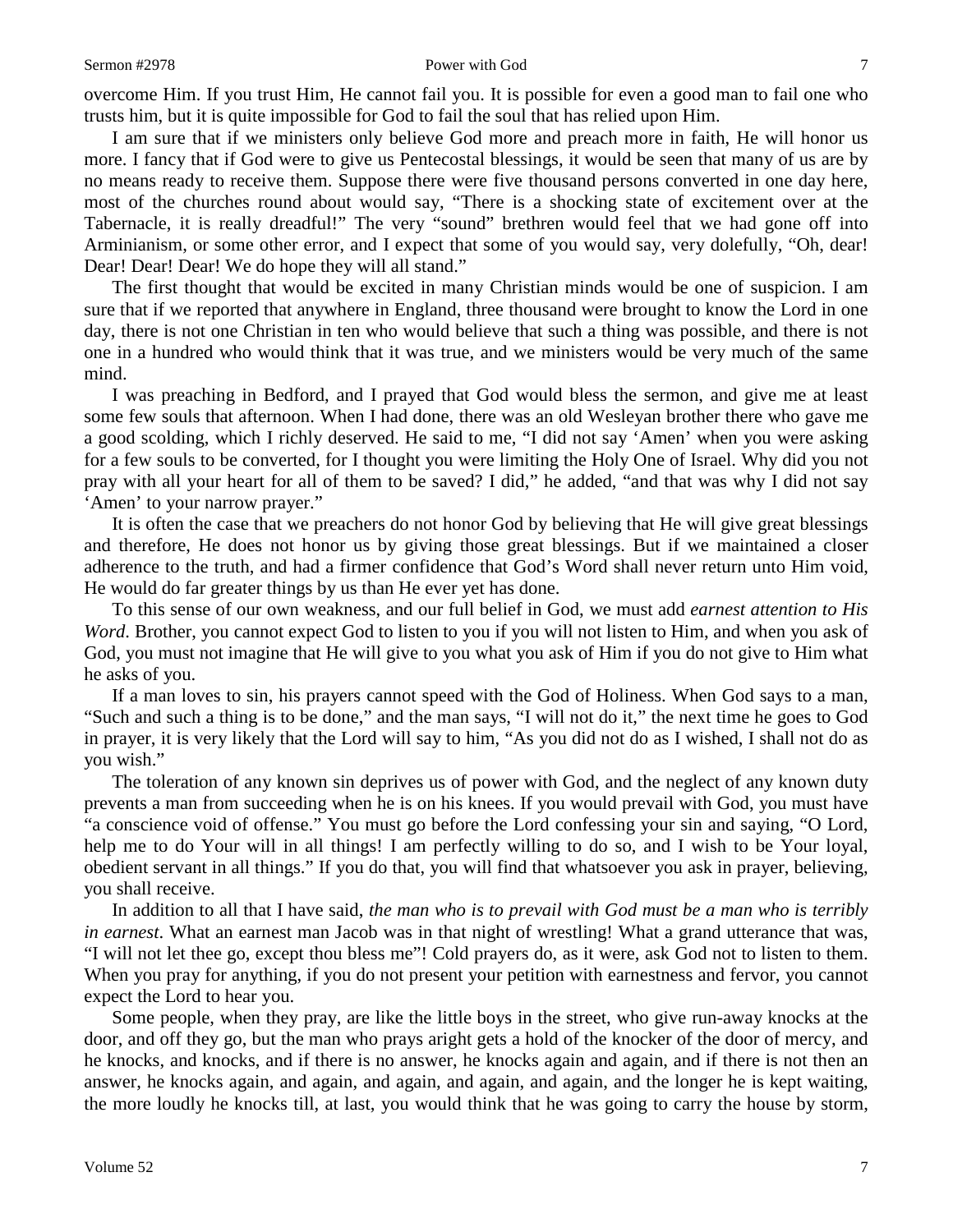and make the doorposts jump out of their sockets, he knocks so hard. That is the kind of man who wins the day with God—the man who will not let the Lord go until He blesses him.

The prayers of John Knox brought down upon Scotland such copious blessings because they were the prayers of a man whose heart was all on fire with sacred earnestness, and who prayed with his whole soul and spirit. Our Lord Jesus Himself said, "The kingdom of heaven suffereth violence, and the violent take it by force."

To all these qualifications for power with God we must add *holy importunity*. Wrestling is not merely laying hold of a man, and then letting him go. I wonder how Jacob did hold that man who wrestled with him until the breaking of the day. I warrant you that he had a tight grip on Him, and I expect that sometimes, it was specially leg-work, and then arm-work, and then loin-work, for when men wrestle in real earnest, all their sinews, and muscles, and bones, and limbs are brought into play. So it must have been with Jacob that night, and he kept on holding the angel fast, and saying in his soul, if not with his lips—

# *"With Thee all night I mean to stay, And wrestle till the break of day;"—*

and therefore, the blessing was given to him because he kept on struggling for it. There are some mercies which never will be bestowed except in answer to continued, importunate prayer.

O brother or sister, if you know how to keep on pleading, you are the one who has power with God! You will be called Israel if you can spend the whole night in resolute, determined, humble, believing importunity, the blessing must come if you feel that you cannot do without it, because it is for God's glory that it should be bestowed upon you.

And dear friends, there is great power with God when, in importunate prayer, we at last come to *tearful entreaty*. In Hosea 12:4, the prophet tells us that Jacob "had power over the angel, and prevailed; he wept, and made supplication unto him." Moses does not tell us that in the Book of Genesis, but Hosea also had the inspiration of the Holy Spirit, and he gives us this interesting item concerning Jacob's wrestling that "he wept."

I think I see the patriarch covered with sweat through his great exertions in wrestling, but in addition, his heart is breaking within him, and he is sighing and crying all the while, and the hot tears are falling on the angel's hand, and I think it was the tears that finally won the victory. You remember that when our Lord Jesus Christ was in the garden of Gethsemane, "He offered up prayers and supplications with strong crying and tears unto Him that was able to save Him from death, and was heard in that He feared," and the man who knows how to weep, if not actually, yet with real spiritual tears, the man whose soul gets stirred up to a passionate agony of desire, is the man who has power with God.

If we have any such members in this church—and I believe that we have many who really do weep over the souls of sinners—they are the men and women who will bring down the blessing in answer to their prayers and tears. Brothers and sisters, if you are in the habit of weeping over your unconverted children, and in your pleadings with God for their salvation, are in the habit of weeping unless the blessing comes, you are sure to get the blessing sooner or later. You are the very strength of the church, you are the lifeguards of the church, and God will be sure to give innumerable blessings in answer to those prayers and tears of yours. May we have many such church members, for these are people who have power with God!

**IV.** I close by briefly noticing TO WHAT USE THIS POWER MAY BE TURNED.

Whenever this power with God is given*, it will bring down many blessings upon the person who has it,* and it will also *make him the means of great blessing to others*. My time has almost gone, so I will only dwell on that second point.

Abraham was a man who had power with God, but there was poor Lot living over in Sodom, just as a great many professing Christians are doing today. I hope they are God's people, but I cannot make them out. They like worldly amusements, and they like worldly talk, they are like Lot in Sodom. I